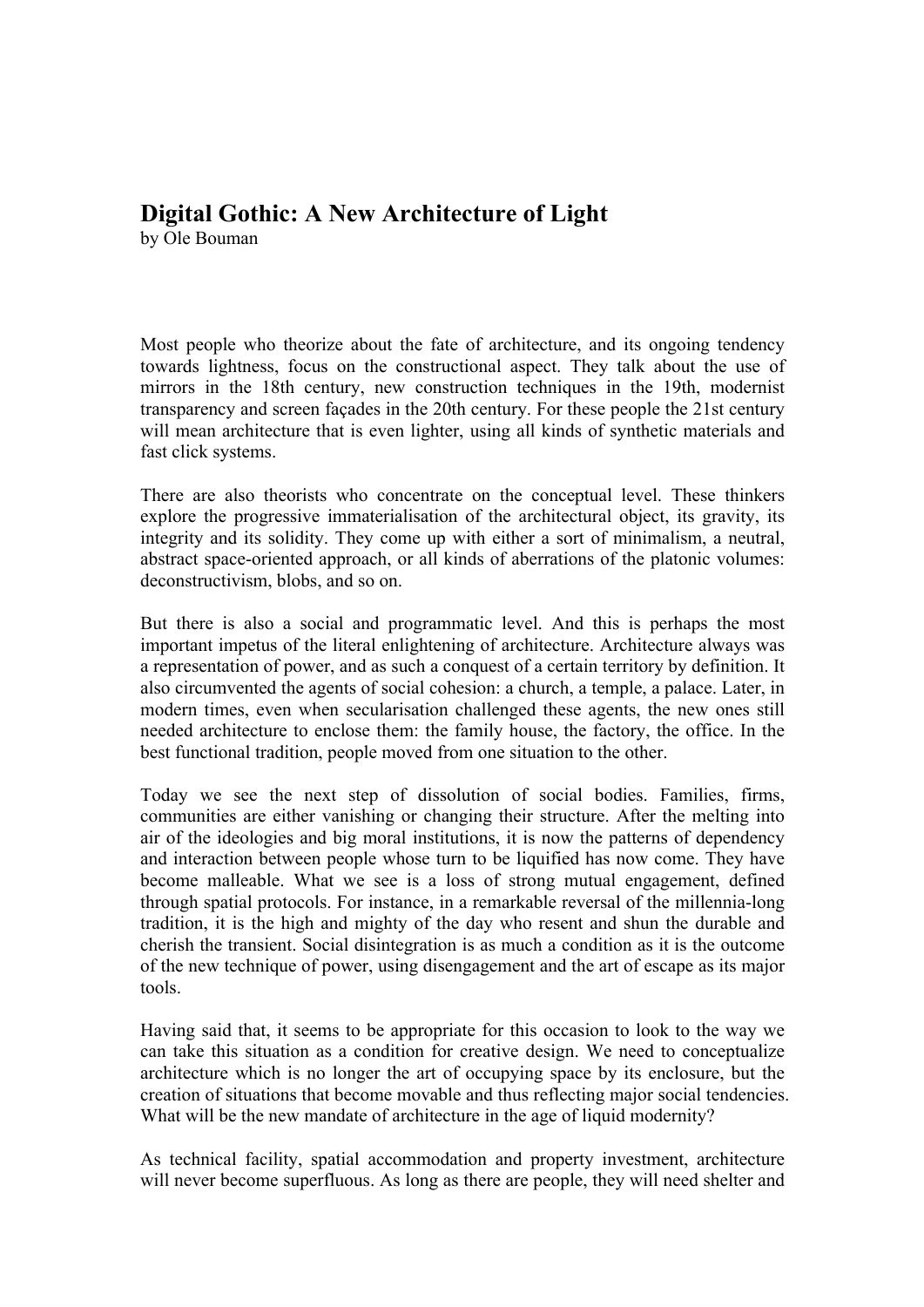this is in itself enough to guarantee the continued existence of an entire profession. But as a cultural carrier architecture may indeed become superfluous. Culture may designate other carriers; people may satisfy their need for meaning elsewhere. On this score, architecture must prove itself over and over again and it is precisely this that makes it an art and an interesting cultural medium. How does the cultural relevance of architecture manifest itself?

Just about everything that makes architecture more than a technical construction, an accommodation, and an investment, is under pressure in the digital era. What does it mean to draw boundaries in a society where entire environments are intermixed by means of sensor and display technology and interface design? What does it mean to occupy a place when at one and the same moment you can be everywhere and nowhere, via GSM and WAP, via avatar and alias? What is there left to represent by means of buildings when there is little collective meaning anymore and messages are becoming more and more individualistic? In an age when investments must yield a profit for a large group of anonymous financiers, return and functionality are the dominant motives. The territorial is reduced to security. It is difficult to represent values when there are no longer any shared values. Ambitious clients turn into riskshy investment companies. Spatial unity becomes impossible under a regime of extreme cost-consciousness. What remains is a building profession that falls back on its core activity and is at risk of losing its cultural relevance. Unless...

Unless architecture is able to redefine itself and to broaden the substance of its design activities. And that will only be possible when it no longer leaves the design of the digital environment to trained specialists but incorporates it into the design of the physical built environment. If the virtual world is threatening to usurp the cultural relevance of architecture, then it is logical that architecture should seek to connect with that world.

I will describe four stages in which this can happen, ending this trajectory by showing that it is possible to do all four.

## **1. The moving surface**

What does the future hold for architecture when any of its buildings can be animated and transformed by projections and electronic displays? What is left of architecture if our architectural 'sign' language is no longer etched in stone? Façades and walls could be brought to life by designers and provided with a new, dynamic iconography. When stationary objects are visually animated, they lose their 'objectness', their fixity. However sturdy their construction may be, they appear to be moving. That really is 'lite' architecture. In addition to striving after ever lighter structures, transparent and translucent walls, and gravity-defying, curvilinear forms, architecture can now, via film, become truly immaterial. Contours fade, forms become fluid. The relationship between human beings and architecture is no longer polar or dialectical, but 'immersive.' You can quite literally be swallowed up in it... Who will be the first architect to win an Oscar for Best Director?

## **2. The interactive surface**

How to overcome the passivity of the viewer? If the building is going to become a kind of terminal anyway, you might as well go ahead and make it an interactive medium. The introduction of sensor technology heralds a new age in which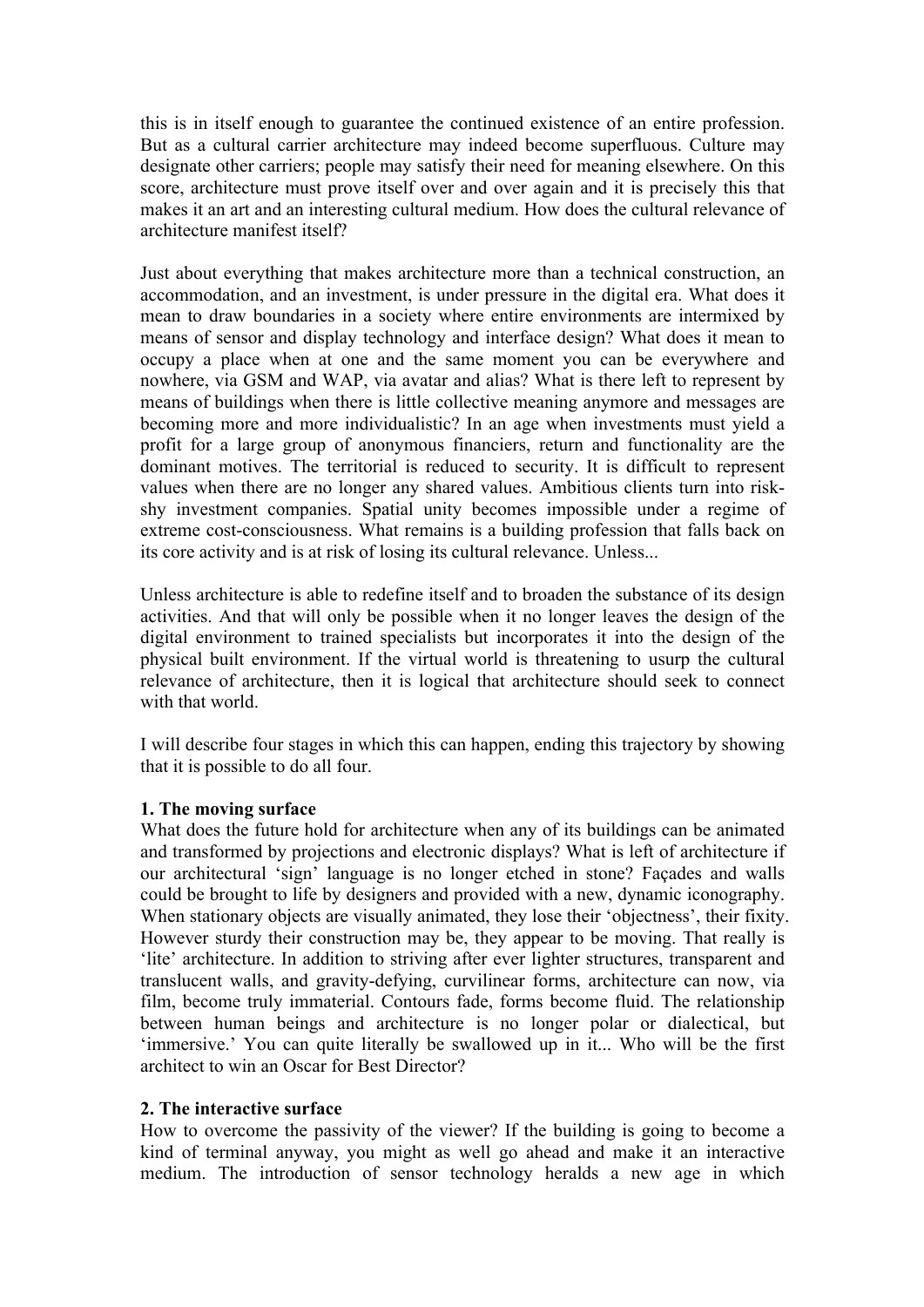architecture can be programmed to respond to highly specific actions. Connected by an efficient interface to the display possibilities I just described, recording cameras, scanners, electronic eyes, sound and heat detectors, infrared systems, and the like, architecture can generate a dynamism that finally eclipses the significance of the static object altogether. The architectural design encompasses not just the object, but also the reaction of that object to the subject. Architecture becomes intimately involved with experience. The building or urban environment does not move because it has been turned into an animation but because you, the actor, animate it.

## **3. Architecture online**

Once the building is interactive, the next step is to connect the architecture to digital networks and bring it 'online'. What possibilities would be opened up if not only people, but whole environments, could be linked together in networks? Architecture online! Now that digitization processes are making headway in both the creation and experiencing of environments, it is possible to link physically separate environments to one another. Once architecture has been redefined as 'information,' this can be rendered compatible by means of a protocol-juggling interface. This in turn can be linked to other environments, analogue as well as digital. The first variant of this approach is to link up with other physical environments. A building is crossed with another location. Interestingly, the aesthetic experience can be collective as well as individual. By adopting a multimedia approach – which involves linking digital recording equipment such as video cameras, webcams, microphones, scanners, and sensors, to reproduction media such as displays, loudspeakers, or 'invisible' integrated architecture electronics – and designing an interesting interface that makes the option of exchange worthwhile and selective, it is possible to devise a new type of spatial extensibility. Places and people in those places communicate with one another. Architecture becomes a matter of moving situations. This way, architecture travels, multiplies, becomes a migrant. Rather than creating a place, designers stage-manage moving situations. The relation between individual and object becomes the relation between dynamic places and (sometimes manipulated) states of mind. This architecture belongs to neither the physical nor the virtual domain; it is a hybrid. Space becomes genuinely fluid; it forms the link by which the digital space can flow into the real space of daily life. And vice versa...

#### **4. And, finally, full-blown internetted architecture.**

This brings us to the second option for online architecture. In addition to virtually connecting two or more physically remote environments, it is also possible, to link these physical environments to virtual environments of online networks. This application will only really become interesting when the design itself utilizes the information from the Net as a fundamental component of form: animation as creation. Should an architect or an artist devise a special interface between physical environment and the Net, this application could become an essential element of the architecture. Linked to networks, the meaning of architecture actually becomes reprogrammable. Reprogrammability means that a building can fulfil an important cultural role for a much greater part of its life. Updatability is no longer a question of adaptation to new functions but has become an essential component of the architectonic character of a static, constructed object.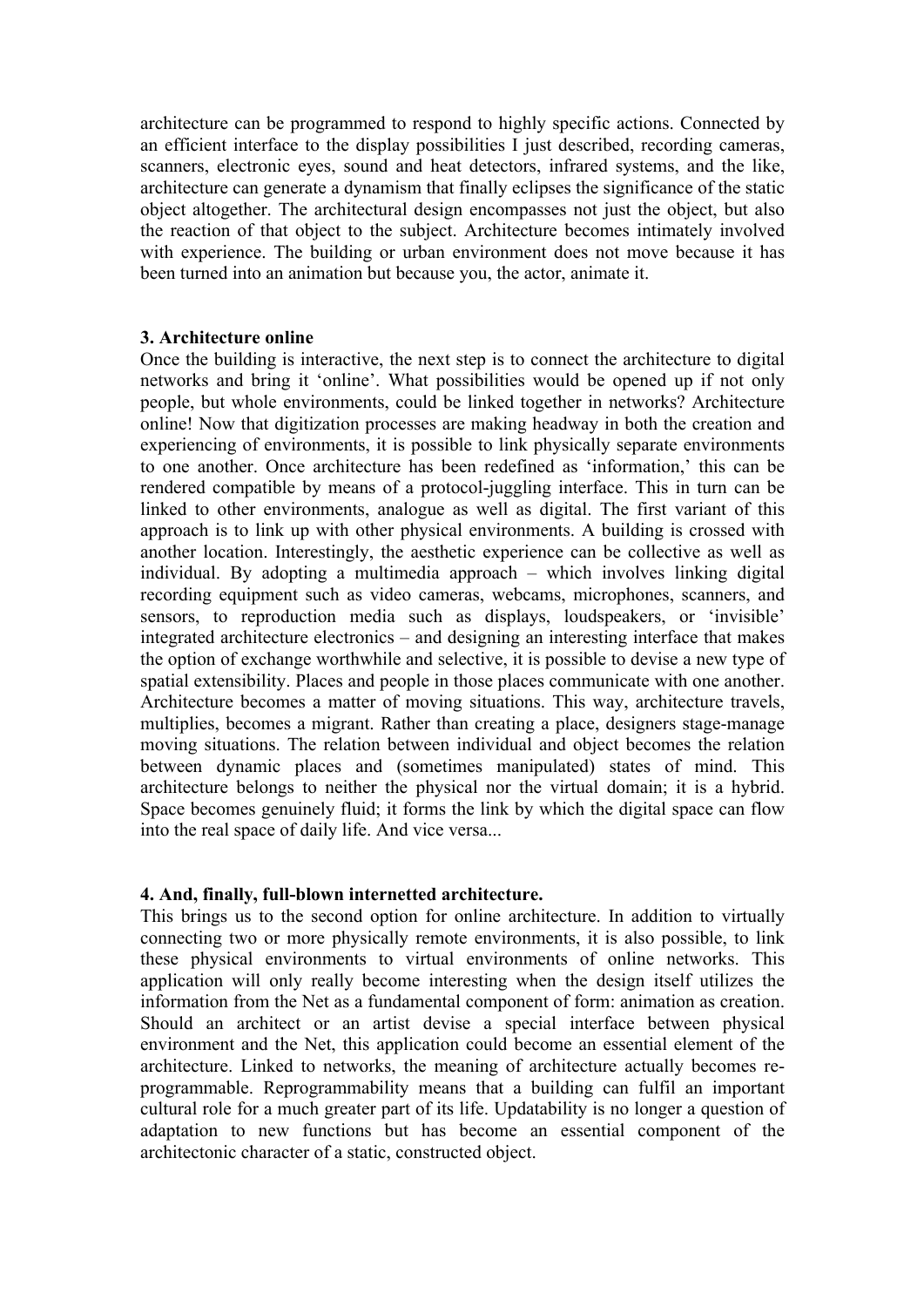#### **Transports**

The question is how to design an architecture that reflects the Net society. Can we design an architecture that starts moving if you want it to do so? Can we design a building that adapts itself to different uses? Can we design environments that are linked to all kinds of remote environments? Can we conceive of an architecture that is a possible modality of Net activity? The answer is, quite simply, yes. And the prototype for such an architecture is called Trans-ports, a project developed jointly by the architect Kas Oosterhuis and myself. Trans-ports is a fully interactive visitors' pavilion that can on several counts be termed 'moving.' To begin with, the building will be constructed through a space frame of pneumatic structural components, so that the volume of the building is fully manipulable. Secondly, the interior of Trans-ports is wholly dictated by display screens. Form and image are permanently in the process of being reprogrammed via input from people and physical circumstances on the spot as well as from remote sources: distant online environments and Internet traffic on the website to which the building is 'hooked up'. This total intermixing of construction, form, image, and use, made possible by a satisfactory broadband connection, current CPU technology, and adequate interface design, spawns a building that has completely shaken off its static character. Accordingly, the pavilion is able to assume various identities. Because structure, text, and image are programmable, the interior can effortlessly adapt to intrinsically different uses. The building has several different modes, such as:

- archaic mode: the building does not 'transmit,' it is turned off.

- performance mode: the show taking place inside the pavilion determines the configuration and transmits this during the show.

- TV mode: the space is used as TV studio.

- commercial mode: active 'total commercials' of 'clients'.

- lobby mode: the space is used as reception area.

- research mode: the space is used for research into human space relationships.

- art mode: Trans-ports is 'fashioned' into an autonomous artwork.

- meeting mode: the building can be operated as an interactive conference room for teleconferences.

If a building can be taken over spatially by multiple users on the basis of appointments, so too can its meaning. The building has a continuous program, not on the walls but including the walls. The material medium becomes the program and it reacts to use. This use can therefore be multiple and as such alternate according to user and client. This is the new form of time sharing. As well as usable space, the building offers 'transmission time.' This leads to seven points for a new architecture. As a pilot project Trans-ports will be:

\* A major step in fusing spatially and digitally disparate ranges of experience.

\* An attempt to reduce the redundant character of static architecture as a 'repetitive' visual element in our existence, in favour of a more flexible, 'informative' response to the public.

\* A serious attempt to achieve a truly moving structure, governed both by direct physical and remote digital input. This implies a new human-space relationship.

\* A contribution to the development of architecture as a filmic discipline through the progressive integration of the constructional with the visual aspect.

\* A prototype for adaptive architecture capable of dragging the discipline away from its eternal obeisance to 'peak usage.' It will be possible to see what happens when the